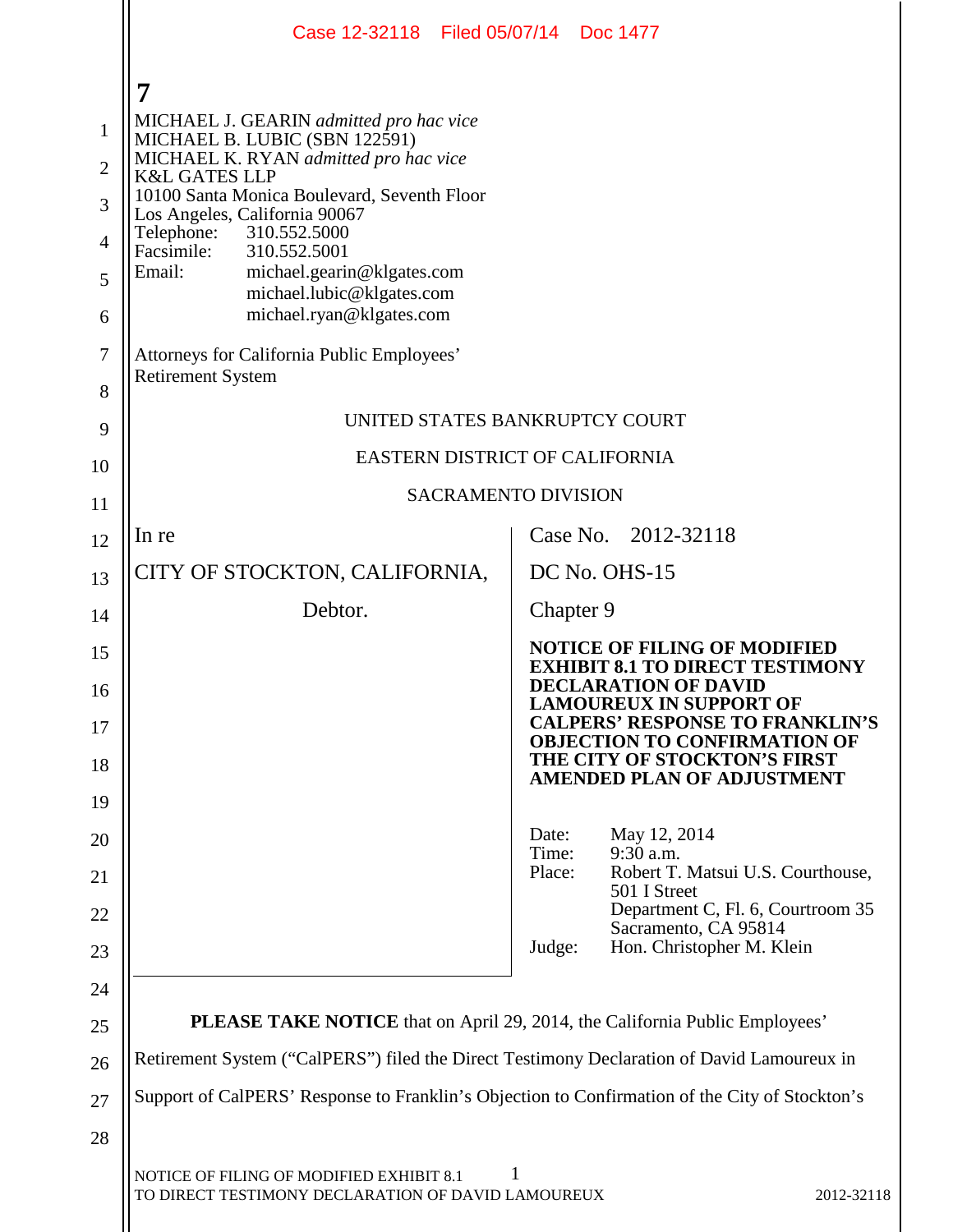# Case 12-32118 Filed 05/07/14 Doc 1477

| $\mathbf{1}$   | First Amended Plan of Adjustment (the "Declaration") and its accompanying exhibits [Dkts. 1439-                                                                                                                           |                |                                                                        |  |  |
|----------------|---------------------------------------------------------------------------------------------------------------------------------------------------------------------------------------------------------------------------|----------------|------------------------------------------------------------------------|--|--|
| $\overline{2}$ | 1444].                                                                                                                                                                                                                    |                |                                                                        |  |  |
| 3              | PLEASE TAKE FURTHER NOTICE that pages 227 through 230 of Exhibit 8.1 to the                                                                                                                                               |                |                                                                        |  |  |
| $\overline{4}$ | Declaration [Dkt. 1442] were copied in a manner that failed to reproduce the bottom portion of the                                                                                                                        |                |                                                                        |  |  |
| 5              | legal size pages. Complete copies of pages 227 through 230 of Exhibit 8.1 are attached hereto as                                                                                                                          |                |                                                                        |  |  |
| 6              | Exhibit $A1$                                                                                                                                                                                                              |                |                                                                        |  |  |
| 7              |                                                                                                                                                                                                                           |                |                                                                        |  |  |
| 8              |                                                                                                                                                                                                                           |                | Respectfully submitted,                                                |  |  |
| 9              |                                                                                                                                                                                                                           |                | Michael J. Gearin<br>Michael B. Lubic<br>Michael K. Ryan               |  |  |
| 10             |                                                                                                                                                                                                                           |                | <b>K&amp;L GATES LLP</b>                                               |  |  |
| 11             |                                                                                                                                                                                                                           |                |                                                                        |  |  |
| 12             | Dated: May 7, 2014                                                                                                                                                                                                        | $\mathbf{By:}$ | /s/ Michael J. Gearin                                                  |  |  |
| 13             |                                                                                                                                                                                                                           |                | Michael J. Gearin                                                      |  |  |
| 14             |                                                                                                                                                                                                                           |                | Attorneys for California Public Employees'<br><b>Retirement System</b> |  |  |
| 15             |                                                                                                                                                                                                                           |                |                                                                        |  |  |
| 16             |                                                                                                                                                                                                                           |                |                                                                        |  |  |
| 17             |                                                                                                                                                                                                                           |                |                                                                        |  |  |
| 18             |                                                                                                                                                                                                                           |                |                                                                        |  |  |
| 19<br>20       |                                                                                                                                                                                                                           |                |                                                                        |  |  |
| 21             |                                                                                                                                                                                                                           |                |                                                                        |  |  |
| 22             |                                                                                                                                                                                                                           |                |                                                                        |  |  |
| 23             |                                                                                                                                                                                                                           |                |                                                                        |  |  |
| 24             |                                                                                                                                                                                                                           |                |                                                                        |  |  |
| 25             |                                                                                                                                                                                                                           |                |                                                                        |  |  |
| 26             |                                                                                                                                                                                                                           |                |                                                                        |  |  |
| 27             |                                                                                                                                                                                                                           |                |                                                                        |  |  |
| 28             | CalPERS will provide a corrected, complete copy of Exhibit 8.1 to the Court and parties in interest.<br>2<br>NOTICE OF FILING OF MODIFIED EXHIBIT 8.1<br>TO DIRECT TESTIMONY DECLARATION OF DAVID LAMOUREUX<br>2012-32118 |                |                                                                        |  |  |
|                |                                                                                                                                                                                                                           |                |                                                                        |  |  |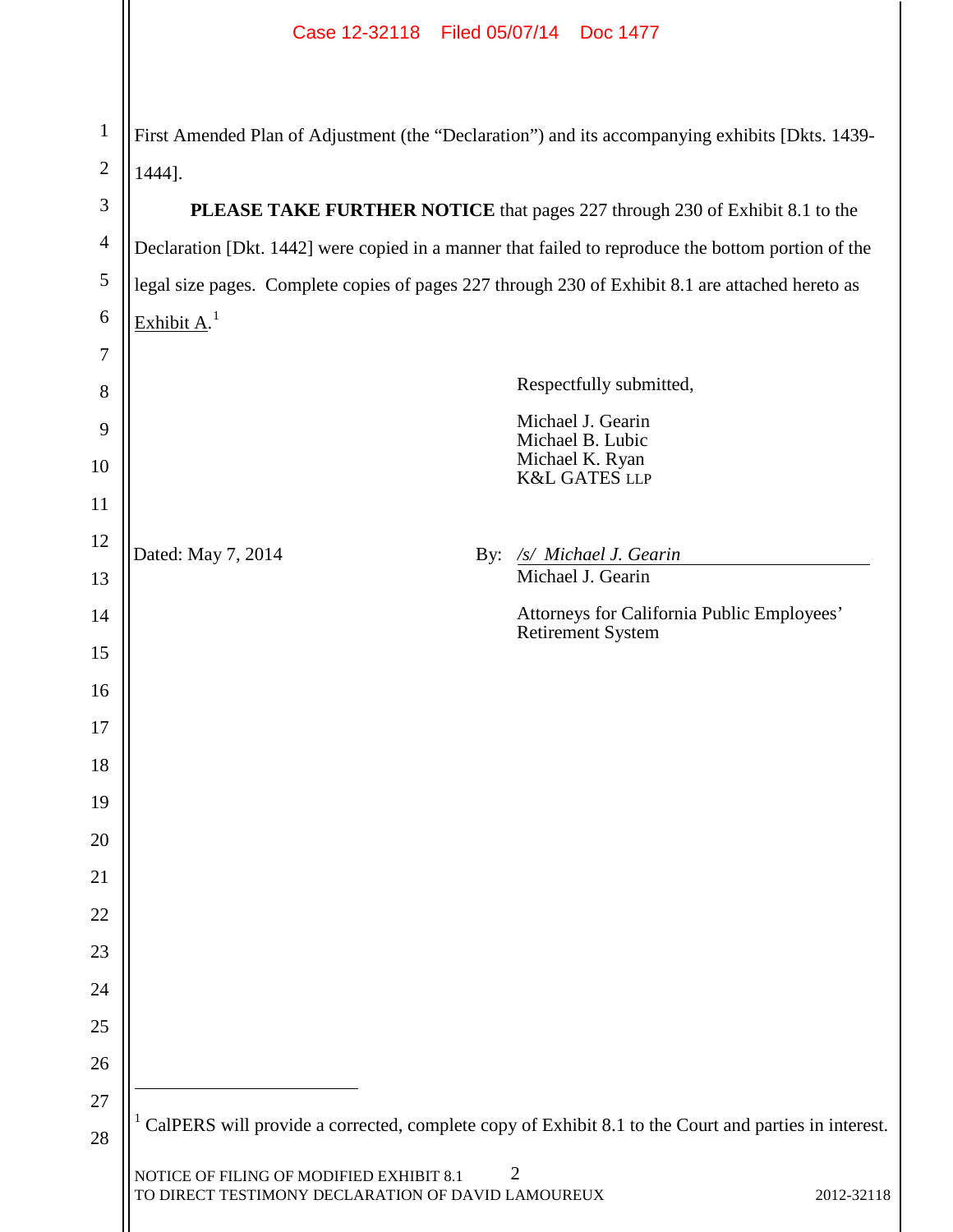Case 12-32118 Filed 05/07/14 Doc 1477

# EXHIBIT A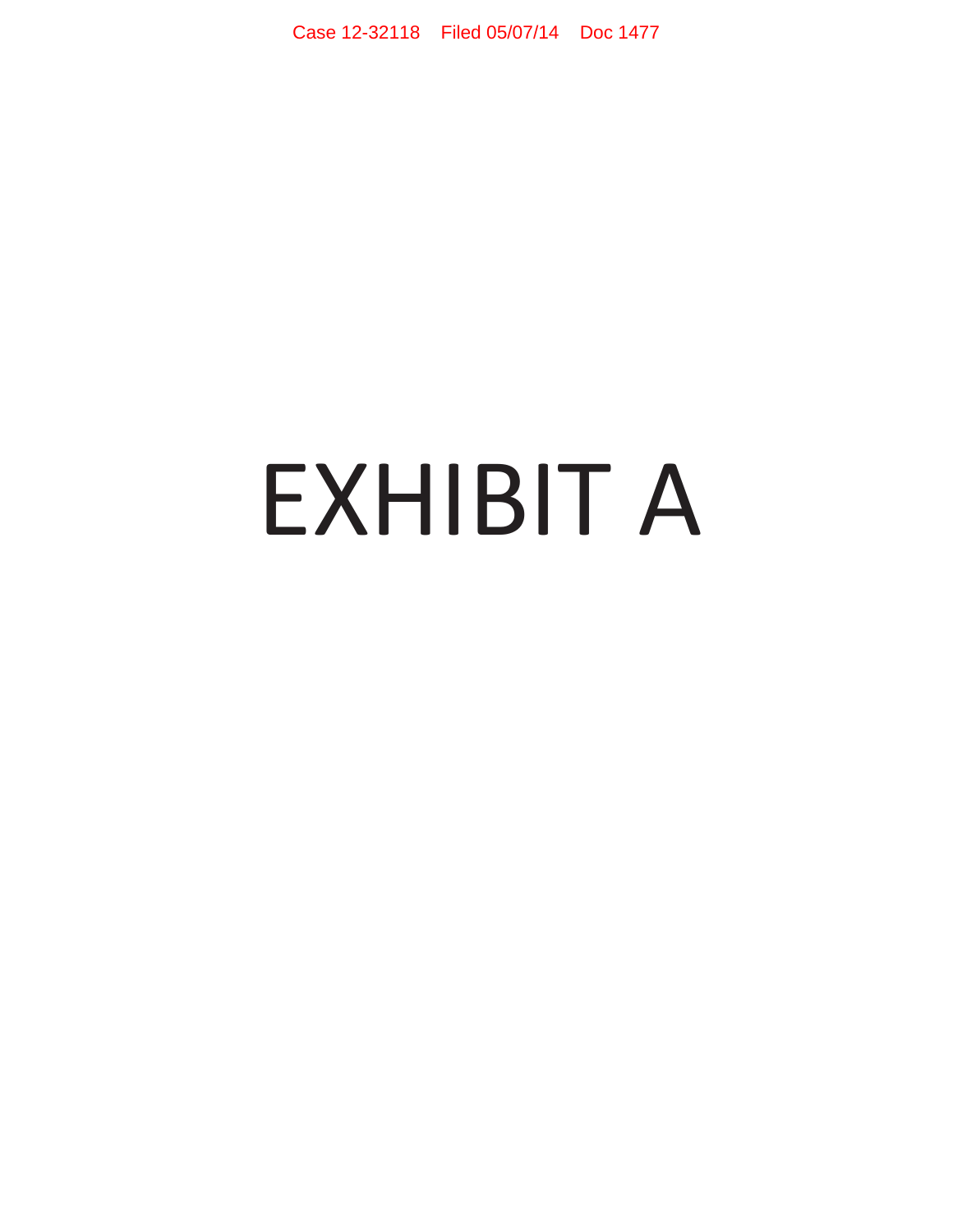32710443590666

**Lang** 

## AMENDMENT TO CONTRACT BETWEEN THE BOARD OF ADMINISTRATION<br>STATE EMPLOYEES' RETIREMENT SYSTEM AND THE

### CITY COUNCIL

### OF THE

### CITY OF STOCKTON

The Board of Administration, State Employees' Retirement System, reinafter referred to as Board, and the CITY COUNCIL of the CITY OF MOCKTON, hereinafter referred to as board, and the CIII COUNCIL OF the CIII OF<br>MOCKTON, hereinafter referred to as Public Agency, having entered<br>into a contract under date of September 1, 1944, effective September<br>1, 1944, hereby agree as follows:

- Wherever in said agreement the word "City" appears, the term А. "Public Agency" is hereby substituted.
- The following phrase is added to the sentence which constitutes Paragraph Number 1 of said agreement: В.

"except such as apply only on election of a contracting agency and are not provided for herein and to all amendments to said Law hereafter enacted except such as by express provision thereof apply only on the election of contracting agencies."

- Paragraphs 3, 4, 5, 6, 7, 8, 9, 10, 11, 12, 13, 14, and 15<br>are hereby stricken from said contract as executed effect-С. ive July 1, 1944, and as amended effective July 1, 1948, July 1, 1950, February 1, 1952, February 1, 1954, and January 1, 1956, and are hereby replaced by the following paragraphs numbered 3 through 9 inclusive:
	- 3. Employees of Public Agency in the following classes and groups shall become members of said Retirement System except such in each such class and group as are excluded by law or this agreement:
		- $\ddot{\mathbf{a}}$ . Local Firemen (herein referred to as local safety members);
		- Local Policemen (herein referred to as local safety Ъ. members);
		- Employees other than local safety members whose posi $c<sub>1</sub>$ tions are not subject to Federal Social Security coverage (herein referred to as miscellaneous Group A members);
		- d. Employees other than local safety members whose positions are subject to Federal Social Security coverage (herein referred to as Group B members).

In addition to the employees excluded from membership by said Retirement Law, the following employees shall not become members of the Retirement System:

NO ADDITIONAL EXCLUSIONS

Ret. Form 990-1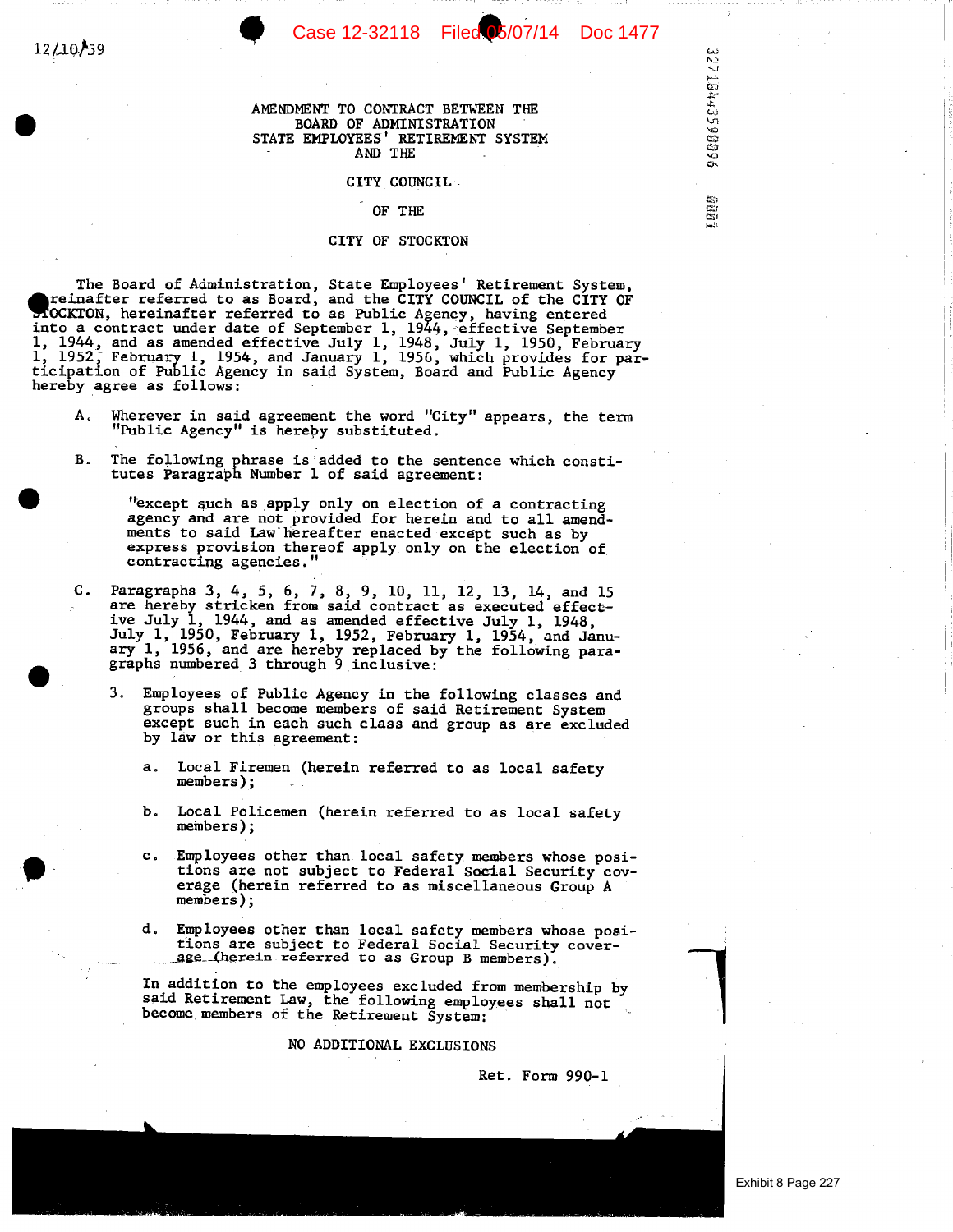All words and terms used herein which are defined in the 4. State Employees' Retirement Law shall have the meaning as defined therein unless otherwise specifically pro-<br>vided. "Normal retirement age" shall mean age 60 for miscellaneous members in Group A, age 60 for miscellaneous members in Group B, and age 55 for local safety members. "OASDI" shall mean Old-Age, Survivors, and Disability Insurance provisions of the Social Security Act.

Case 12-32118 Filed 05/07/14 Doc 1477

32710443590997

aga

- The following provisions shall apply to local safety and 5. miscellaneous Group A members only:
	- 1/60 shall be the fraction of final compensation to  $a<sub>x</sub>$ be provided for each year of credited current service as a miscellaneous Group A member upon retirement at normal retirement age.
	- Benefits on account of each year of prior service Ъ. shall be 100 per cent of the fraction of final compensation provided under the Law and this contract for each year of current service upon retirement for service.
	- The following provisions of the State Employees'  $c_{\rm}$ . Retirement Law which apply only upon election of a contracting agency shall apply:
		- (1) Section 21251.1 (providing for a guaranteed percentage of final compensation for each year of current service as a miscellaneous Group A member).
		- (2) Section 21252.4 (providing for a guaranteed percentage of final compensation for each year of current service as a local safety member).
		- (3) Section 20024.01 (defining "final compensation" on the basis of a period of three consecutive years).
		- (4) Section 21258(b) (providing a minimum retire-<br>ment allowance of \$720.00 per year subject to certain conditions).
		- $(5)$  Section 21367.51 (providing a \$400.00 death benefit upon death after retirement).
		- (6) Section 20025 (providing for inclusion of compensation without limit in computations in which compensation is a factor).
		- (7) Section 20952.5 (providing for age 50 as the minimum voluntary retirement age for local<br>firemen and local policemen).
		- (8) Section 21251.3 (providing for the recalculation of allowances to persons retired prior to January 1, 1954, for time commencing on January 1, 1954, in accordance with this contract as amended effective February 1, 1954, provided<br>that no allowances are to be decreased by such recalculation. "Final compensation" for such recalculation shall be determined in accordance<br>with Section 20024 instead of Section 20024.01).

Ret. Form 990-2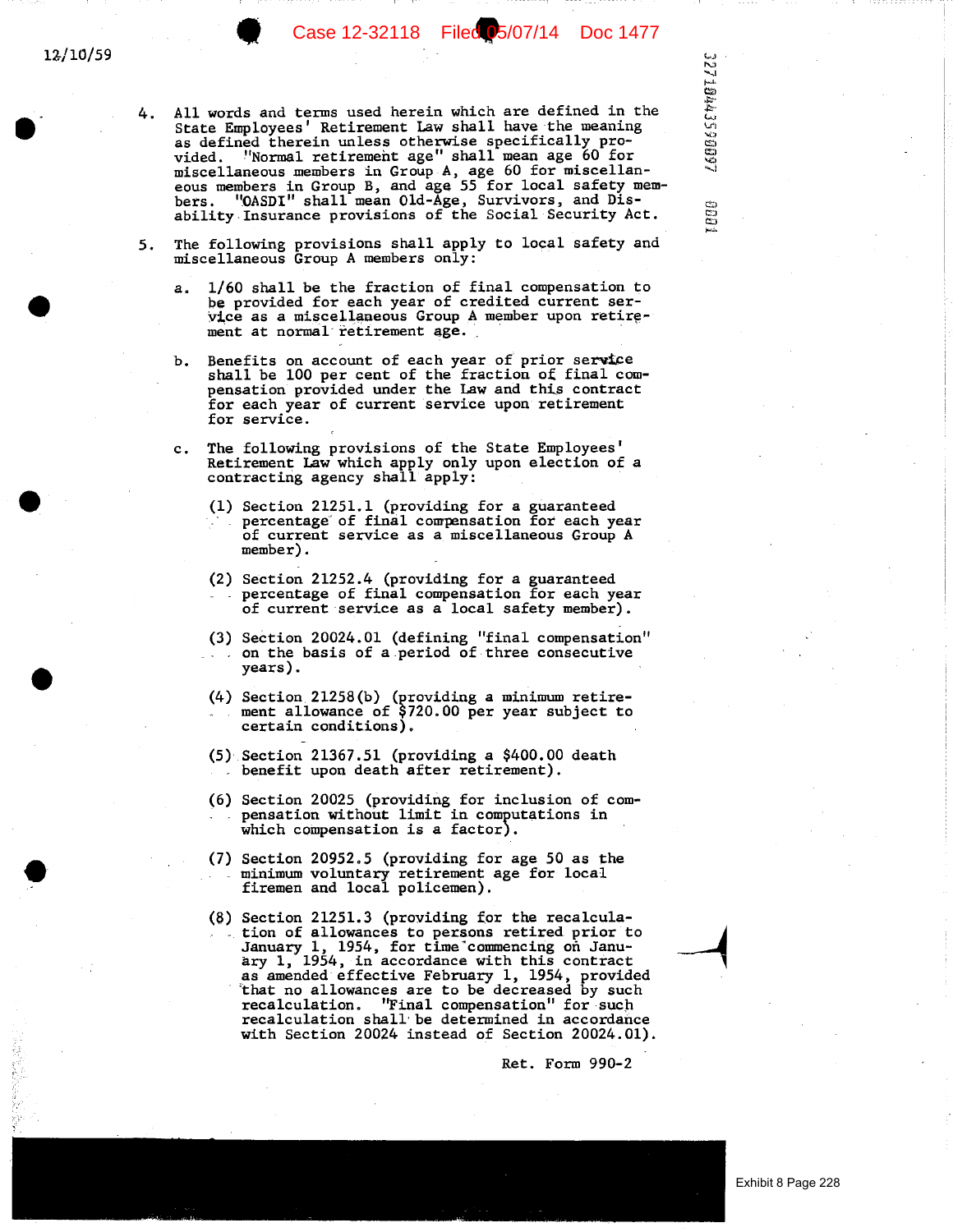Case 12-32118 Filed 05/07/14 Doc 1477

**327 10443590088** 

EOCH

The following provisions shall apply to miscellaneous 6. Group B members only:

12/10/59

- 1/60 shall be the fraction of final compensation to a. be provided upon retirement at normal retirement age for each credited year of current service subject to the modification set forth in subparagraph c. below.
- Benefits on account of each year of prior service b. shall be 100 per cent of the fraction of final com-<br>pensation provided under the Law and this contract for current service benefits earned by service at the date of membership.
- The fraction of final compensation specified in sub $c_{\perp}$ paragraph a. above shall be reduced as to service in any period after January 1, 1956, which was also<br>covered under OASDI to 1/90 for application to that part of final compensation which does not exceed the monthly equivalent of the maximum annual amount in-<br>cluded in "wages" under Section 209, Social Security Act during such period, it being recognized that such maximum may be changed from time to time by amendments to said Social Security Act and intended that any change shall not affect the amount of the retirement allowance based on service during any period prior to the date of such change.
- Any miscellaneous member who, upon retirement for<br>service before age 65, is fully insured under Federal Old-Age, Survivors, and Disability Insurance may elect to receive the actuarial equivalent of his unmodified service retirement allowance in the form of an increased monthly income until he reaches age 65, and a reduced income thereafter in accordance with Government Code, Section 21703.
- The retirement benefits payable upon retirement for e. ordinary disability shall not be affected by paragraph 6.c. of this contract as amended and for the purposes of the limit on any such allowance imposed under Section 21297, Government Code, allowances for retirement for service shall be computed according to the formula set out in paragraph 6.a. of the contract as amended both as to service before and after the effectivity of membership in the Group B classification. All other provisions of this amendment<br>shall be fully applicable to the computation of allowances upon retirement for disability.
- f. Contributions to be made by miscellaneous Group B members with respect to service rendered after the effective date of this amendment shall be at twothirds the rate provided pursuant to Section 20601, Government Code, as it relates to that part of his monthly compensation which does not exceed the monthly equivalent of the maximum annual amount included<br>in "wages" under Section 209, Social Security Act, and 100 per cent of such rate as it applies to the remainder of his monthly compensation.<sup>7</sup> Contributions of miscellaneous Group B members accumulated as of the effective date of this amendment shall be applied to retroactive payment of contributions for OASDI coverage as provided in Section 21706, Government Code.
- The following provisions of the State Employees' Reg. tirement Law which apply only upon election of a contracting agency shall apply:

Ret. Form 990-3